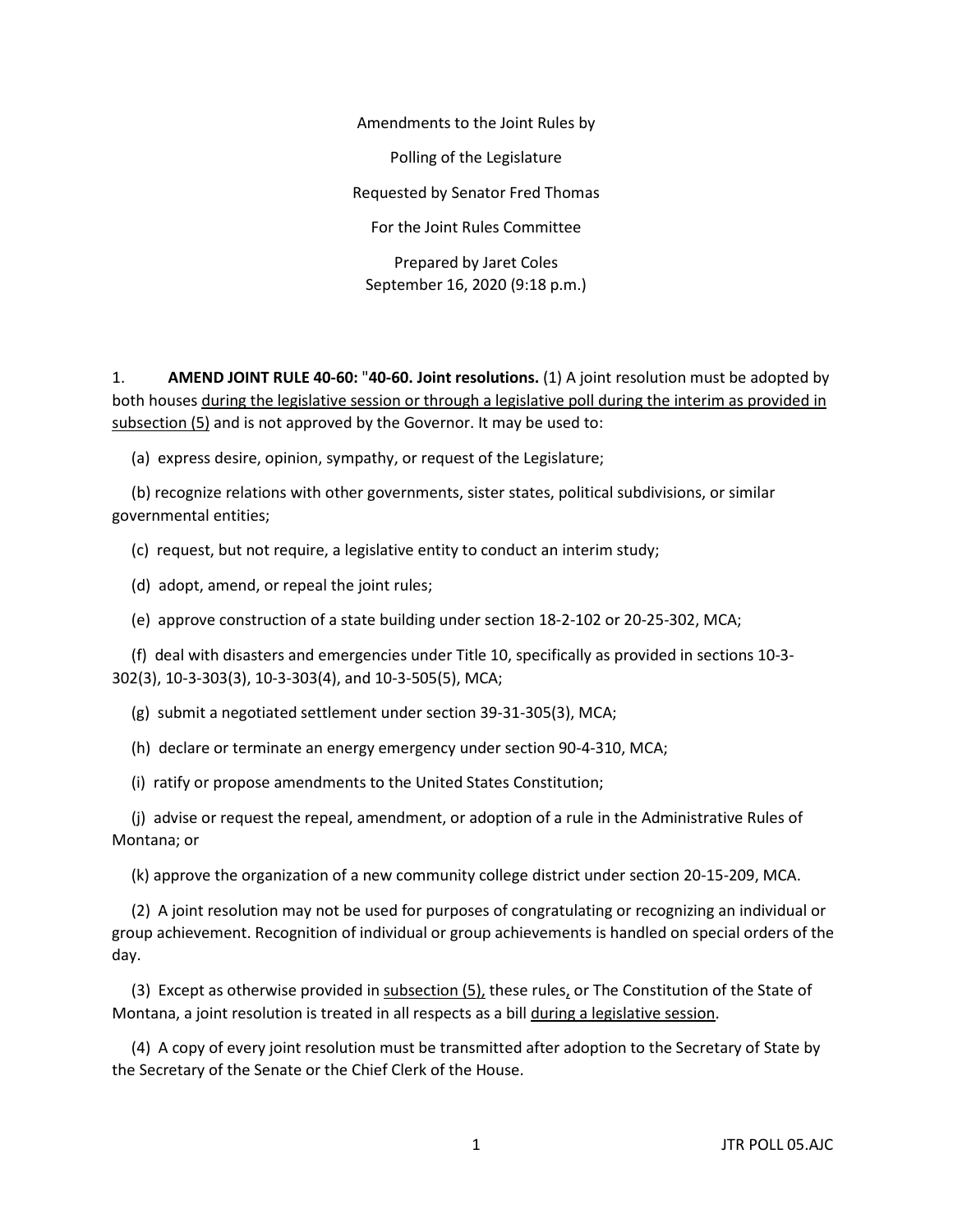$(5)$  (a) A joint resolution that is passed by the polling process during the interim may be used for the purposes in subsection (1), but the joint resolution by poll is not treated as a bill and is not subject to the joint rules, house rules, or senate rules regarding session procedures, including but not limited to administration, session legislation requests, bill introduction, scheduling, session committee hearings, floor action, floor passage, transmittal, enrolling, engrossing, and journal entry. A joint resolution by poll provided for in this subsection (5) supersedes any contradictory rules of the House and the Senate that require a joint resolution by polling to be treated as a bill. A joint resolution by poll may only be requested by:

(i) the Speaker of the House;

(ii) the President of the Senate;

(iii) an administrative committee; or

(iv) an interim committee.

 (b) A request must be made in writing to the Chief Clerk of the House of Representatives and the Secretary of the Senate to poll the legislators to determine if a majority of the legislators of each house are in favor of the joint resolution and must contain:

(i) the complete text of the resolution; and

(ii) the name of the requesting party.

 (c) Within 5 business days after receiving a request, the Chief Clerk of the House of Representatives and the Secretary of the Senate shall send to all legislators by mail and electronic mail a ballot that contains:

(i) the name of the party making the request;

(ii) the complete text of the joint resolution;

(iii) the date by which legislators shall return the ballot by mail, in person, or by electronic means, which may not be more than 30 days after the date of the mailing of the ballots; and

(iv) a stamped return envelope with the ballot sent by mail.

 (d) If a majority of the legislators of each house reply affirmatively to the poll, the Chief Clerk of the House of Representatives and the Secretary of the Senate shall notify in writing the:

(i) requesting party;

(ii) the Secretary of State; and

(iii) the person or entity that the Legislature is addressing in the joint resolution, if applicable.

 (e) The joint resolution by poll of the members is deemed issued and passed by the Legislature upon the receipt of affirmative replies by a majority of legislators from each house by the Chief Clerk of the House of Representatives and the Secretary of the Senate, unless a different time is prescribed in the joint resolution."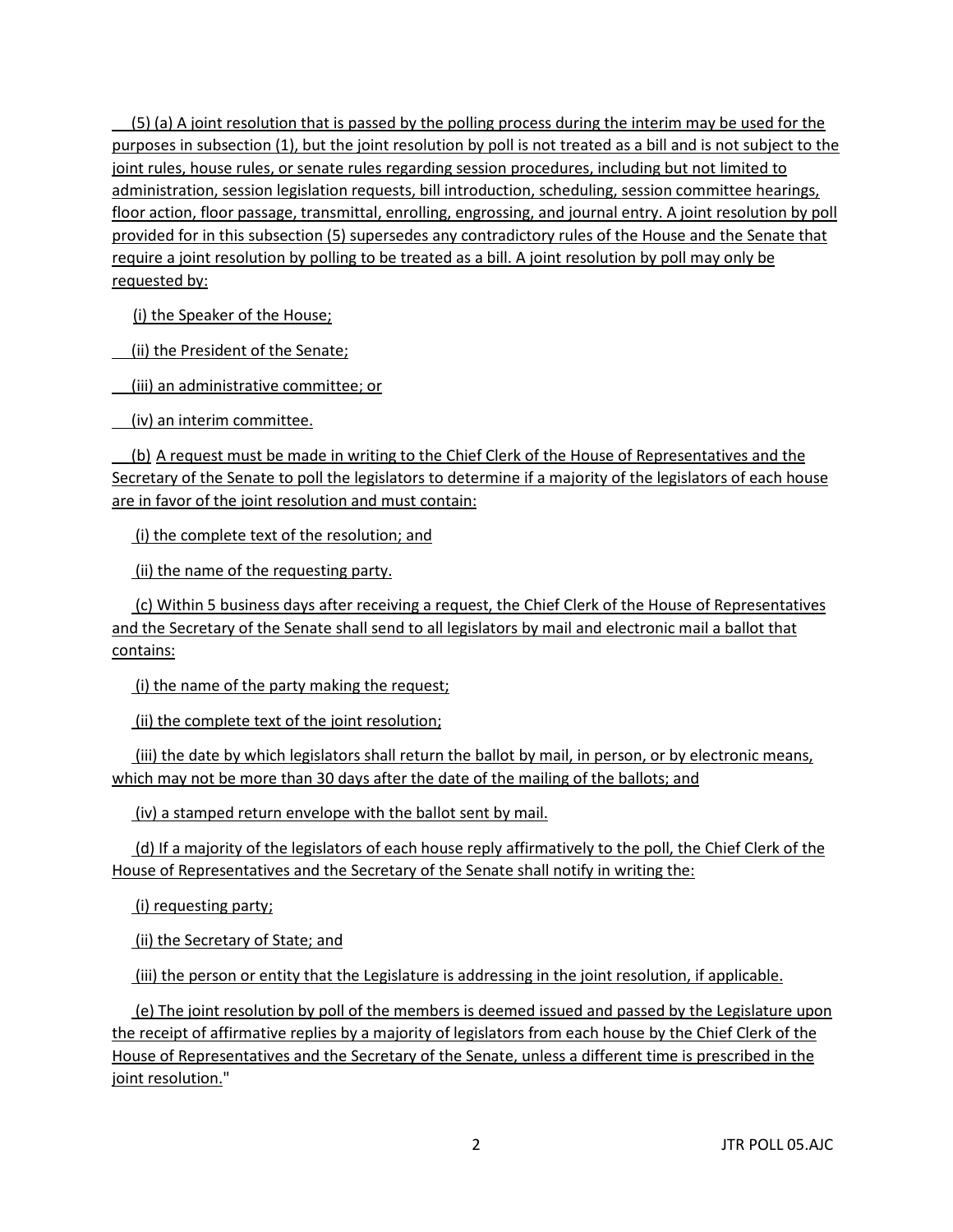2. **AMEND JOINT RULE 60-05: "60-05. Source and precedent of legislative rules of the Montana Legislature.** (1) The legislative rules of the Montana Legislature are derived from several sources listed below and take precedence in the following order:

(a) constitutional provisions and judicial decisions on the constitution;

- (b) adopted legislative rules of the Montana Legislature;
- (c) statutory provisions;
- (d) adopted parliamentary authority; and
- (e) parliamentary law.

(2) Legislative rules passed by one legislature or statutory provisions apply to subsequent legislatures until removed or amended by a resolution or by a poll of members.

 (3) Statutory provisions governing the legislative process are not binding on a subsequent legislature."

3. **AMEND JOINT RULE 60-10: "60-10. Suspension of joint rule -- change in rules.** (1) A joint rule may be repealed, amended, or adopted only with the concurrence of both houses. A motion-or, a joint rule resolution, or a request to poll members to repeal, amend, or adopt a joint rule must be referred to the Rules Committee. A joint rule may be repealed, amended, or adopted only with the concurrence of a majority of the members voting in both houses or a majority of the members by poll in both houses.

 (2) A joint rule governing the procedure for handling bills may be temporarily suspended by the consent of two-thirds of the members of either house, insofar as it applies to the house suspending it.

 (3) Any Rules Committee report recommending a change in the joint rules must be referred to the other house unless proposed in a joint rules committee comprised of the House Rules Committee and the Senate Rules Committee. Any new rule or any change in the rules of either house must be transmitted to the other house for informational purposes.

 (4) Upon adoption of any change, the Secretary of the Senate and the Chief Clerk of the House of Representatives shall provide the office of the Legislative Services Division:

(a) one copy of all motions, or resolutions, or polling documents amending Senate, House, or joint rules; and

(b) copies of all minutes and reports of the Rules Committees and polling results."